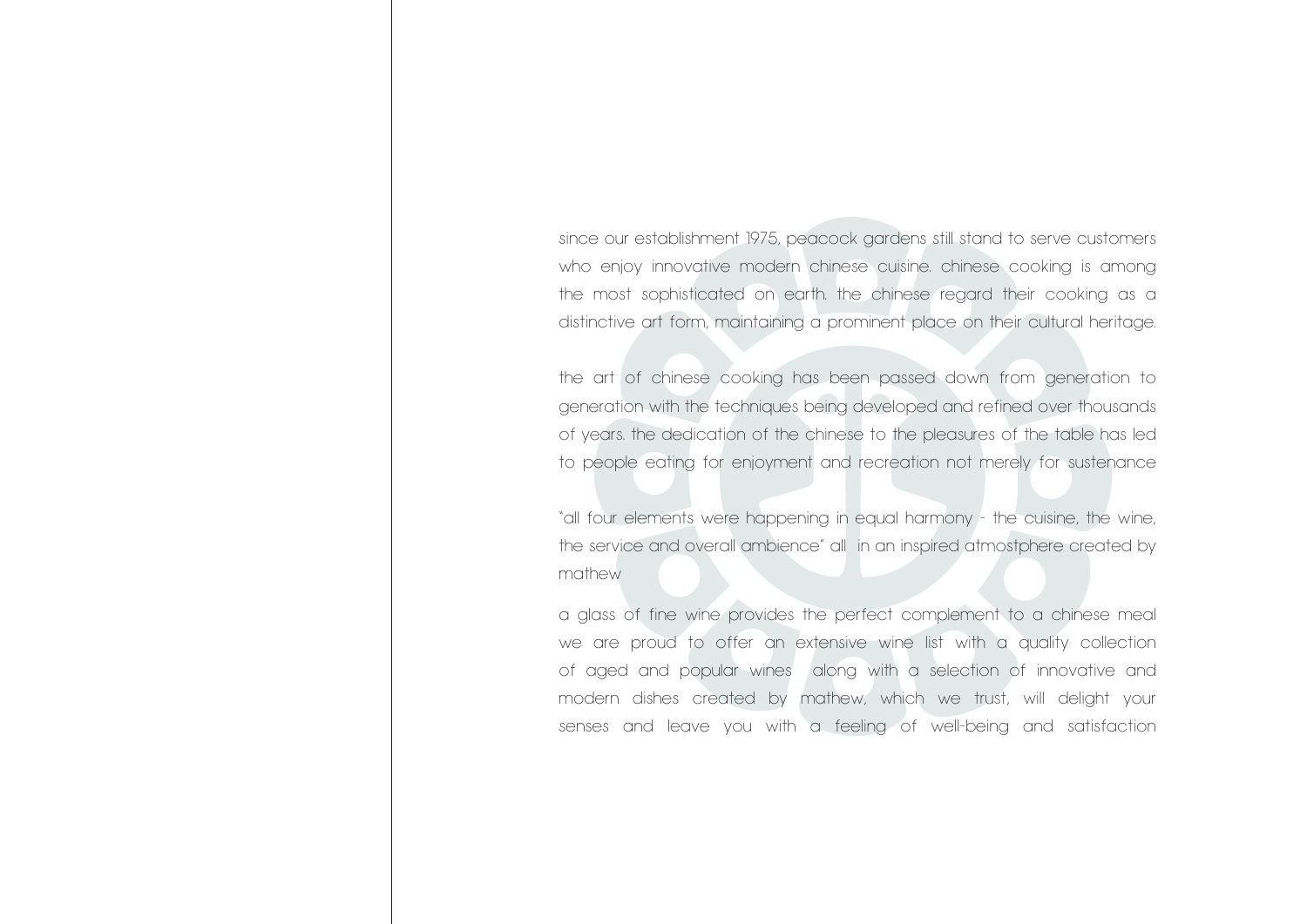# house specialties

| sang choy bow (per piece) $\star$<br>finely minced pork fillet, water chestnuts, bamboo shoots marinated and prepared in oyster<br>sauce. small pieces of lettuce are served with this exotic dish. (minimum 2 pieces)                                  | 6.50  |
|---------------------------------------------------------------------------------------------------------------------------------------------------------------------------------------------------------------------------------------------------------|-------|
| half crispy duck pancakes $\star$<br>pressed then steamed with five spices and then deep fried to perfection. the duck meat will be<br>shredded then served with cucumber and hoisin sauce on pancakes along with delicious crunchy<br>bones to devour. | 37.80 |
| mustard king prawns (hot or mild) *<br>marinated king prawns cooked in in-house specialty sauce english mustard and sesame sauce.<br>the prawns are complimented by deep fried spinach leaves with a sprinkle of sugar                                  | 35.80 |
| deep fried calamari with spicy salt<br>small pieces of fresh calamari in light batter, deep fried and tossed with small pieces of chilli and<br>five spice sauce                                                                                        | 28.80 |
| fillet steak with honey walnuts $\star$<br>diced grain fillet steak in black pepper corn sauce served with honey coated walnuts                                                                                                                         | 3480  |
| mongolian lamb<br>thinly sliced lamb marinated with leeks, bean sauce, chilli and hoisin sauce before being braised<br>and served on a sizzling hot plate                                                                                               | 28.80 |
| crab meat with soft egg<br>taste the difference of this omlette dish with pieces of alaskan crab meat, cooked to perfection                                                                                                                             | 3580  |
| mixed crisp vegetables<br>a mixture of stir fried seasonal vegetables consisting of broccoli, snow peas, oyster and straw<br>mushrooms, bamboo shoots and choy sum                                                                                      | 22.80 |
| sizzling fillet steak<br>pieces of fillet steak marinated in bbq sauce, cooked with onion, served on sizzling hot plate                                                                                                                                 | 3480  |
| crispy skin chicken in shallots sauce<br>boneless half bird deep dried and braised in delicious shallot sauce<br>$\star$ chef's recommendations                                                                                                         | 28.80 |
|                                                                                                                                                                                                                                                         |       |

all credit card transactions incure a processing fee of 1.5% / 5% service charge applies to tables of 15 pax or above / \$2 cakeage per head/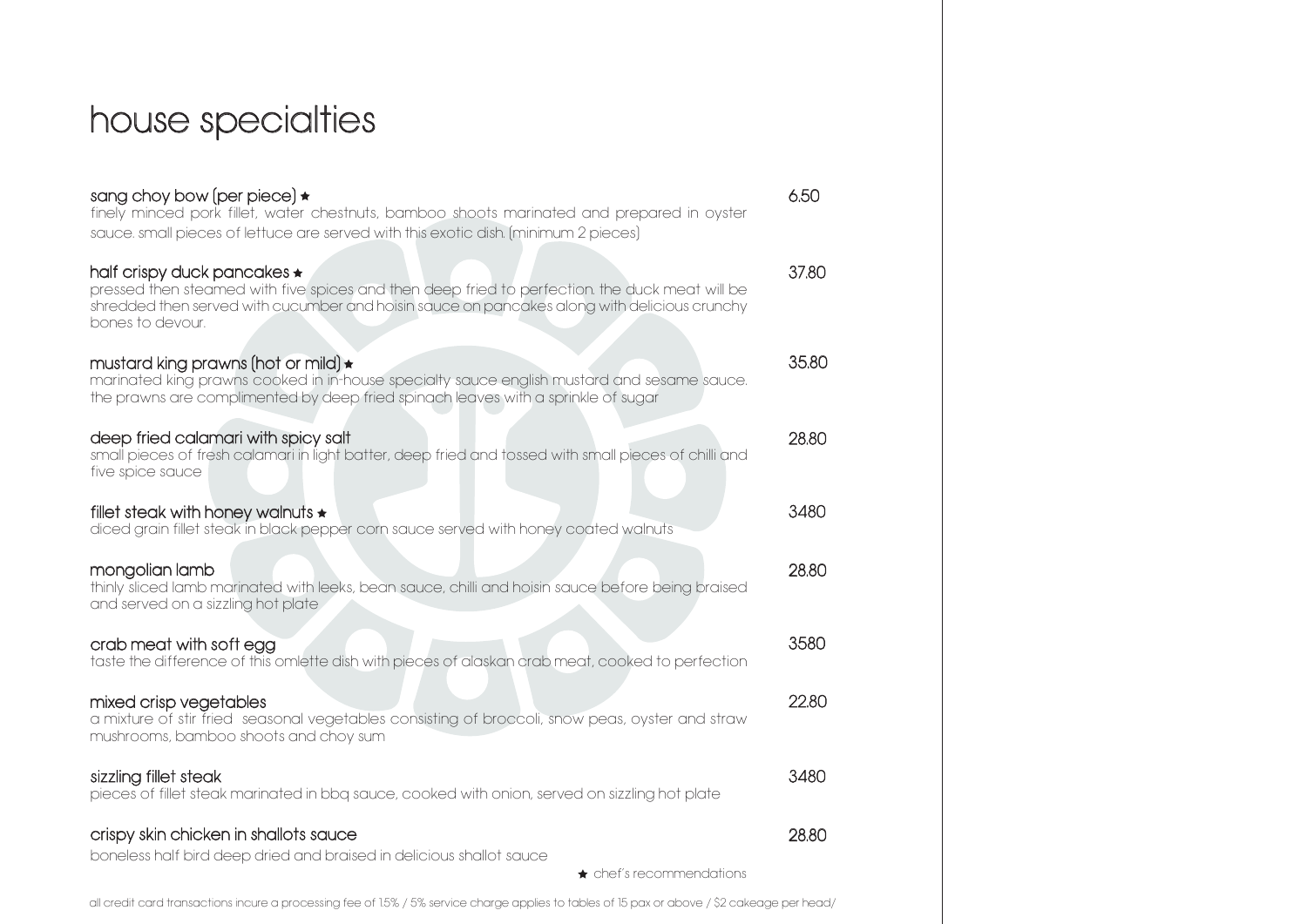## house specialties

| chow sam see $\star$<br>shredded chicken, bbq pork and chinese mushrooms garnished with bamboo shoots, cooked<br>to perfection. this exotic dish is then served with six paper thin pancakes<br>extra pancake @ \$1.6 each                                                                                                                                                                                                                                      | (M)22.00<br>$(LG)$ 30.00 |
|-----------------------------------------------------------------------------------------------------------------------------------------------------------------------------------------------------------------------------------------------------------------------------------------------------------------------------------------------------------------------------------------------------------------------------------------------------------------|--------------------------|
| lamb pancakes<br>shredded pieces of stripped lamb braised with onions and cooked in chilli hoisin sauce served $\hat{I}$ LG $\hat{J}$ 32.00<br>with pancakes @ \$1.6 each                                                                                                                                                                                                                                                                                       | (SM) 25.00               |
| fillet steak in szechuan style (hot or mild)<br>pieces of fillet steak marinated in a special hot szechuan sauce, cooked with chilli, served with<br>finely chopped deep fried spinach leaves                                                                                                                                                                                                                                                                   | 34.80                    |
| unicorn king prawns<br>king prawns sauteed in wine, chilli and onions, served on a sizzling hot plate                                                                                                                                                                                                                                                                                                                                                           | 35,80                    |
| mongolian king prawns $\star$<br>king prawns marinated in hoisin and bean sauce served with bean sprouts served on a sizzling hot<br>plate                                                                                                                                                                                                                                                                                                                      | 35,80                    |
| shang tung chicken (half bird)<br>marinated in a special blend of herbs and spices, deep fried to perfection, then deboned and<br>served with delicious spicy vinegar, chilli and garlic sauces                                                                                                                                                                                                                                                                 | 28.80                    |
| pork ribs with honey pepper sauce $\star$<br>marinated pork ribs fried and tossed in a honey and black pepper corn sauce                                                                                                                                                                                                                                                                                                                                        | 28.80                    |
| sizzling ling fish fillet<br>fresh ling fish fillet marinated, prepared with ginger and shallots, served with onions on<br>a hot plate                                                                                                                                                                                                                                                                                                                          | 39.80                    |
| peking duck<br>whole fresh duck marinated in a variety of exotic herbs and spices for over twelve hours and then<br>deep fried. two courses are presented with this exotic dish. firstly, 12 pieces of crispy skin boneless<br>duck is served with paper thin pancakes, plum sauce and silvers of shallots and cucumber. then<br>the rest of the duck is served as sang choy bow or fried noodles with bean sprouts<br>half duck with fried noodle (\$12 extra) | 80.00<br>46.00<br>(half) |

**\*** chef's recommendations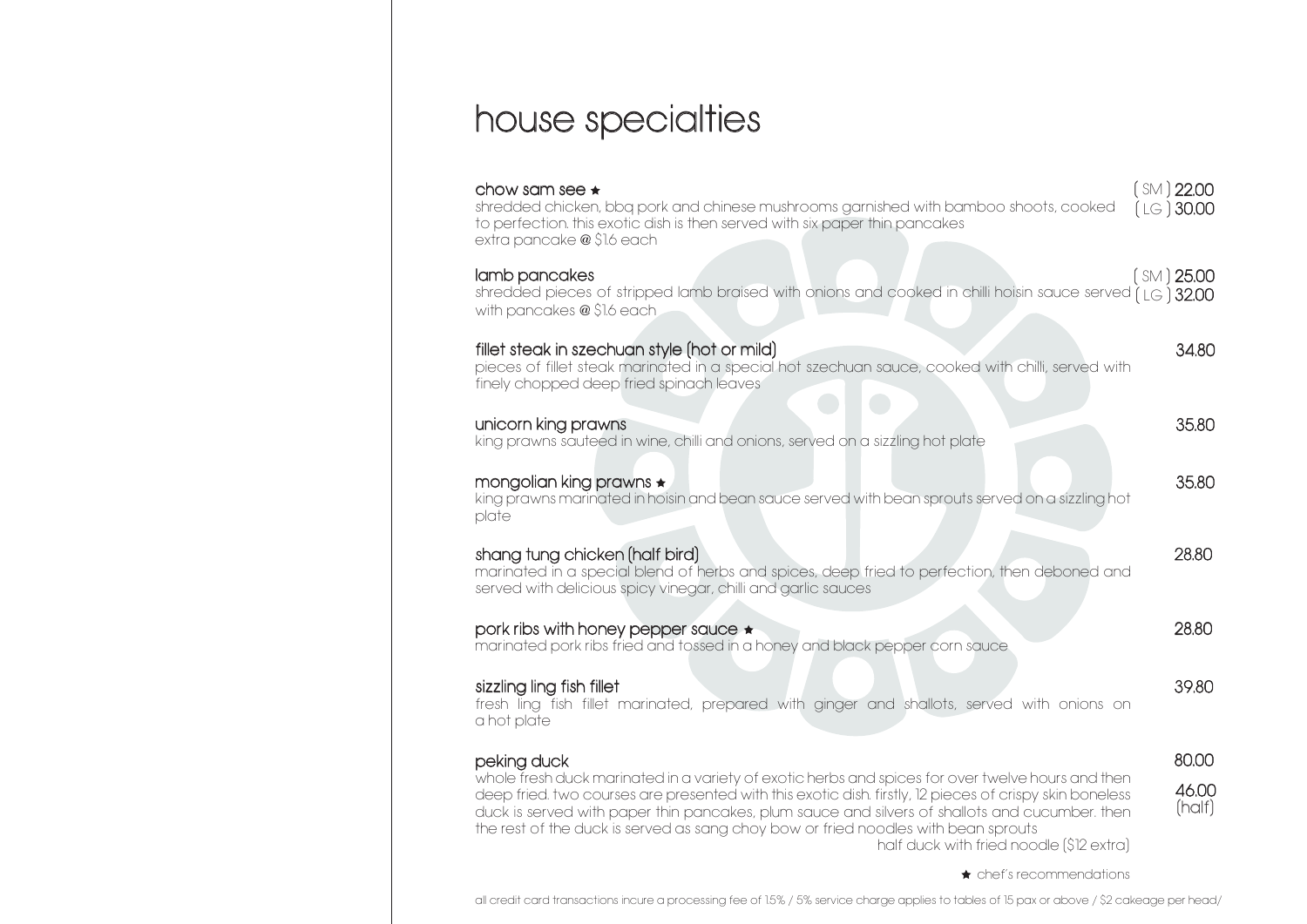## entree

|  | mini peacock rolls                    | 6.20  |
|--|---------------------------------------|-------|
|  | prawn cutlets                         | 7.20  |
|  | gow gees (steamed or fried)           | 6.60  |
|  | dim sims (steamed or fried)           | 6.20  |
|  | steamed shanghai pork dumpling        | 6.60  |
|  | steamed vegetarian dumpling           | 6.20  |
|  | (one serving of entree is two pieces) |       |
|  | soups                                 |       |
|  | wonton                                | 10.00 |
|  | noodle in chicken broth               | 10.00 |
|  | chicken and sweet corn                | 10.00 |
|  | crab meat and sweet corn              | 11.00 |
|  | combination wonton and noodle         | 27.80 |
|  | combination bean curd                 | 11.00 |
|  | crab meat and duck                    | 11.00 |
|  | hot and sour                          | 11.00 |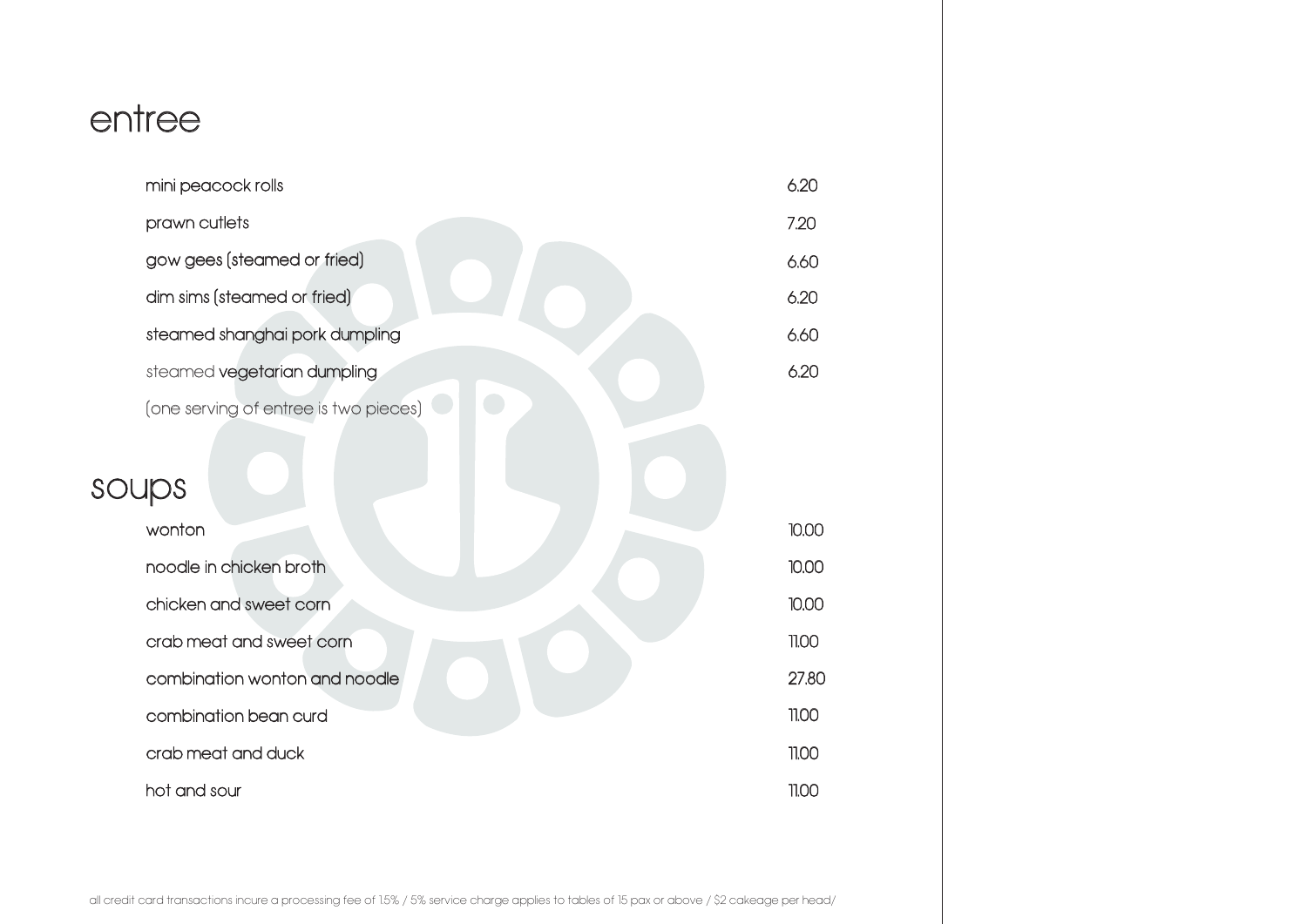#### seafood

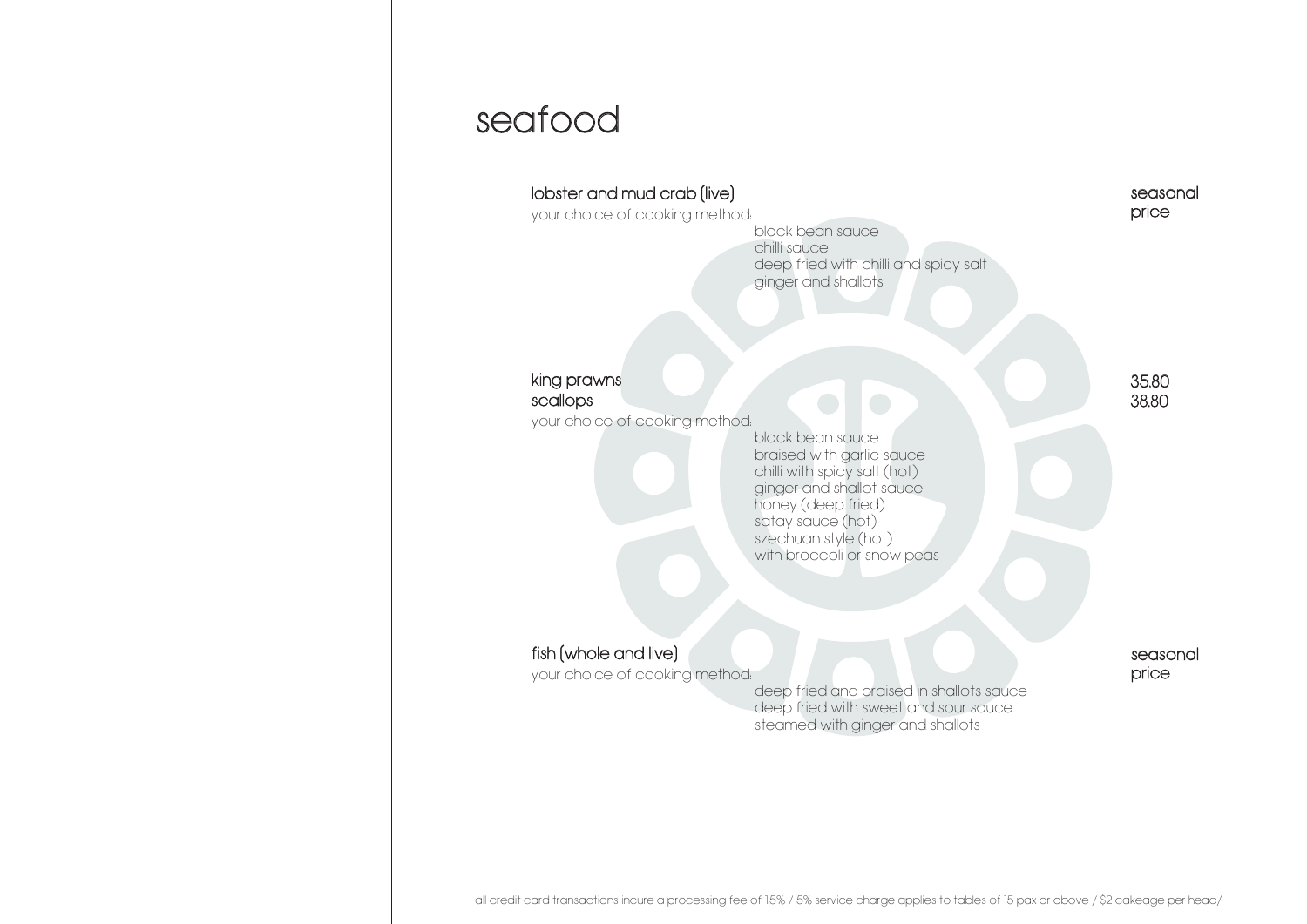# meat and poultry

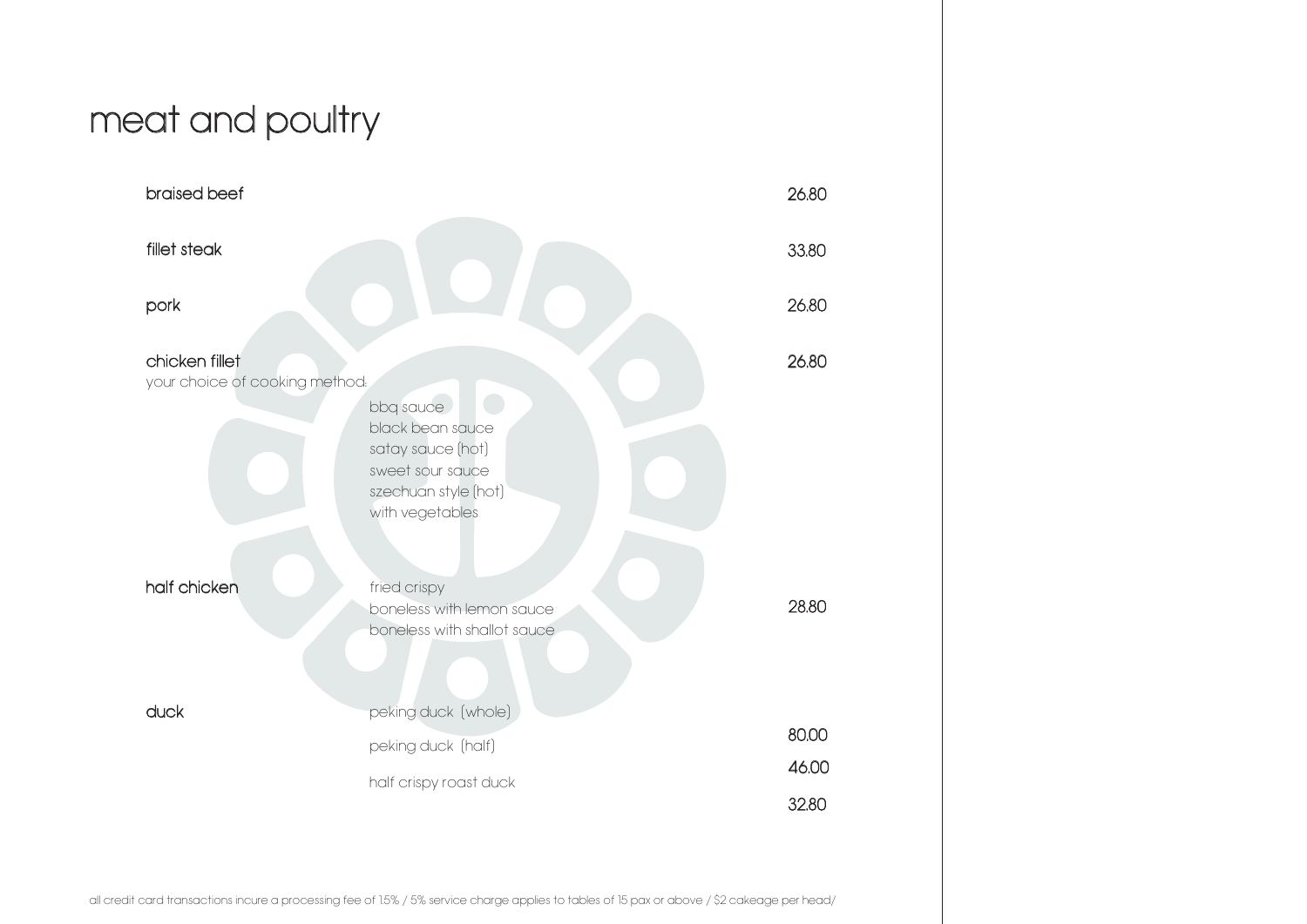### bean curd

| combination<br>grandma's bean curd (hot, with pork)<br>pee paa bean curd (with prawns)                                                                             | 28.80<br>28,80<br>32.80                   |
|--------------------------------------------------------------------------------------------------------------------------------------------------------------------|-------------------------------------------|
| vegetarian                                                                                                                                                         |                                           |
| spring rolls<br>steamed vegetarian dumpling<br>green onion waffles<br>vegetarian sang choy bow<br>vegetarian chow sam see<br>(one serving of entree is two pieces) | 6.20<br>6.20<br>6.60<br>13.00<br>13.80    |
| mixed vegetables<br>curry sauce (hot)<br>with bean curd                                                                                                            | 22.80<br>26.80                            |
| vegetarian fried rice<br>vegetarian singapore noodle<br>vegetarian chow mein<br>vegetarian omelette<br>chinese mushroom with broccoli                              | 18.80<br>25.80<br>25.80<br>25,80<br>25.80 |
| omelette                                                                                                                                                           |                                           |
| combination<br>king prawn<br>chicken<br>bbq pork                                                                                                                   | 28.80<br>31.80<br>26.80<br>26.80          |